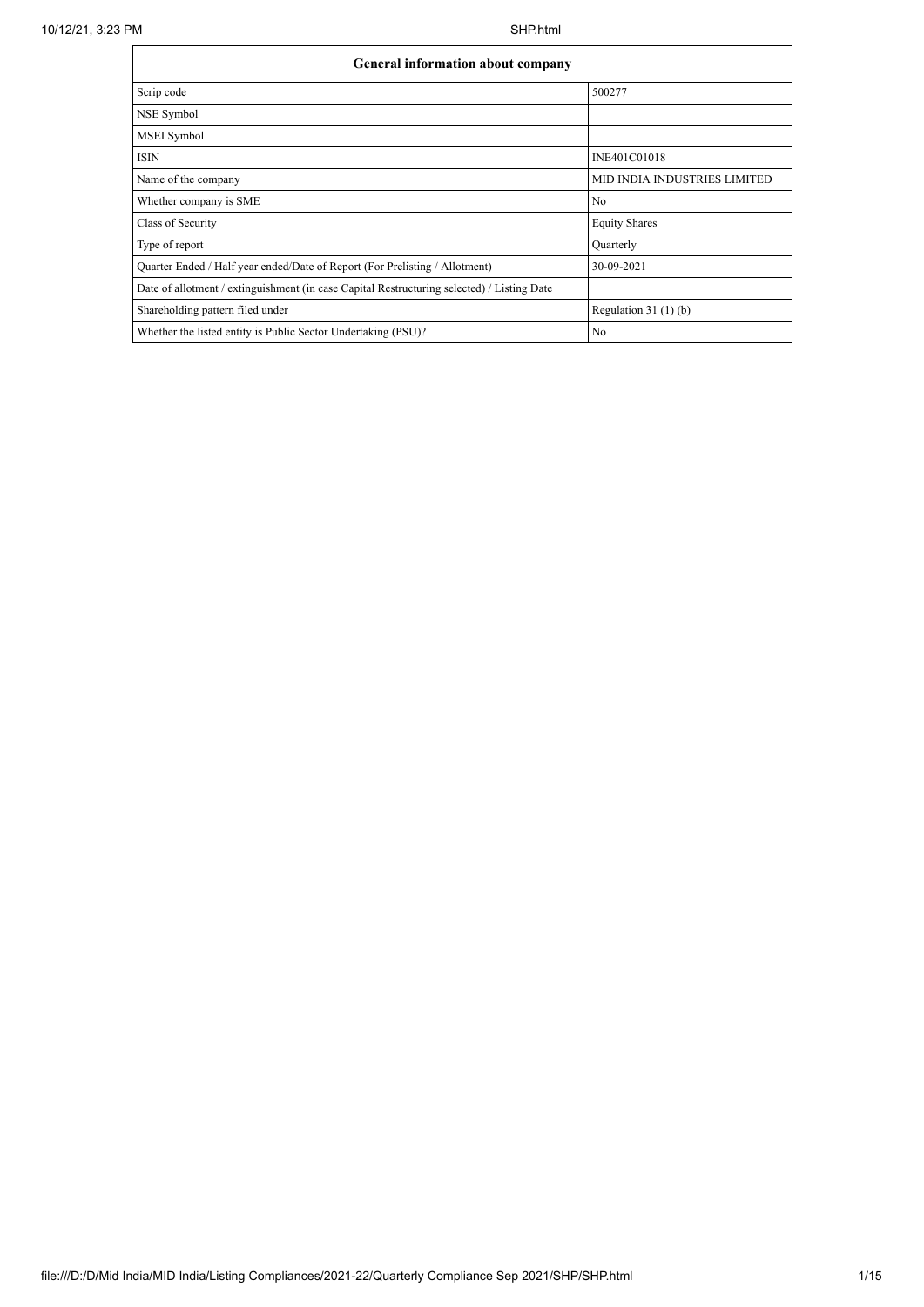|                | <b>Declaration</b>                                                                        |                |                                |                       |                             |  |  |  |  |  |  |
|----------------|-------------------------------------------------------------------------------------------|----------------|--------------------------------|-----------------------|-----------------------------|--|--|--|--|--|--|
| Sr.<br>No.     | Particular                                                                                | Yes/No         | Promoter and<br>Promoter Group | Public<br>shareholder | Non Promoter-<br>Non Public |  |  |  |  |  |  |
|                | Whether the Listed Entity has issued any partly paid up shares?                           | No             | N <sub>0</sub>                 | N <sub>0</sub>        | N <sub>0</sub>              |  |  |  |  |  |  |
| $\overline{2}$ | Whether the Listed Entity has issued any Convertible Securities                           | N <sub>o</sub> | N <sub>o</sub>                 | N <sub>0</sub>        | No                          |  |  |  |  |  |  |
| 3              | Whether the Listed Entity has issued any Warrants?                                        | N <sub>0</sub> | N <sub>0</sub>                 | N <sub>o</sub>        | N <sub>o</sub>              |  |  |  |  |  |  |
| 4              | Whether the Listed Entity has any shares against which<br>depository receipts are issued? | No             | N <sub>0</sub>                 | N <sub>0</sub>        | No                          |  |  |  |  |  |  |
| 5              | Whether the Listed Entity has any shares in locked-in?                                    | N <sub>0</sub> | N <sub>0</sub>                 | N <sub>0</sub>        | N <sub>0</sub>              |  |  |  |  |  |  |
| 6              | Whether any shares held by promoters are pledge or otherwise<br>encumbered?               | N <sub>o</sub> | N <sub>o</sub>                 |                       |                             |  |  |  |  |  |  |
|                | Whether company has equity shares with differential voting<br>rights?                     | N <sub>0</sub> | N <sub>0</sub>                 | N <sub>0</sub>        | N <sub>0</sub>              |  |  |  |  |  |  |
| 8              | Whether the listed entity has any significant beneficial owner?                           | Yes            |                                |                       |                             |  |  |  |  |  |  |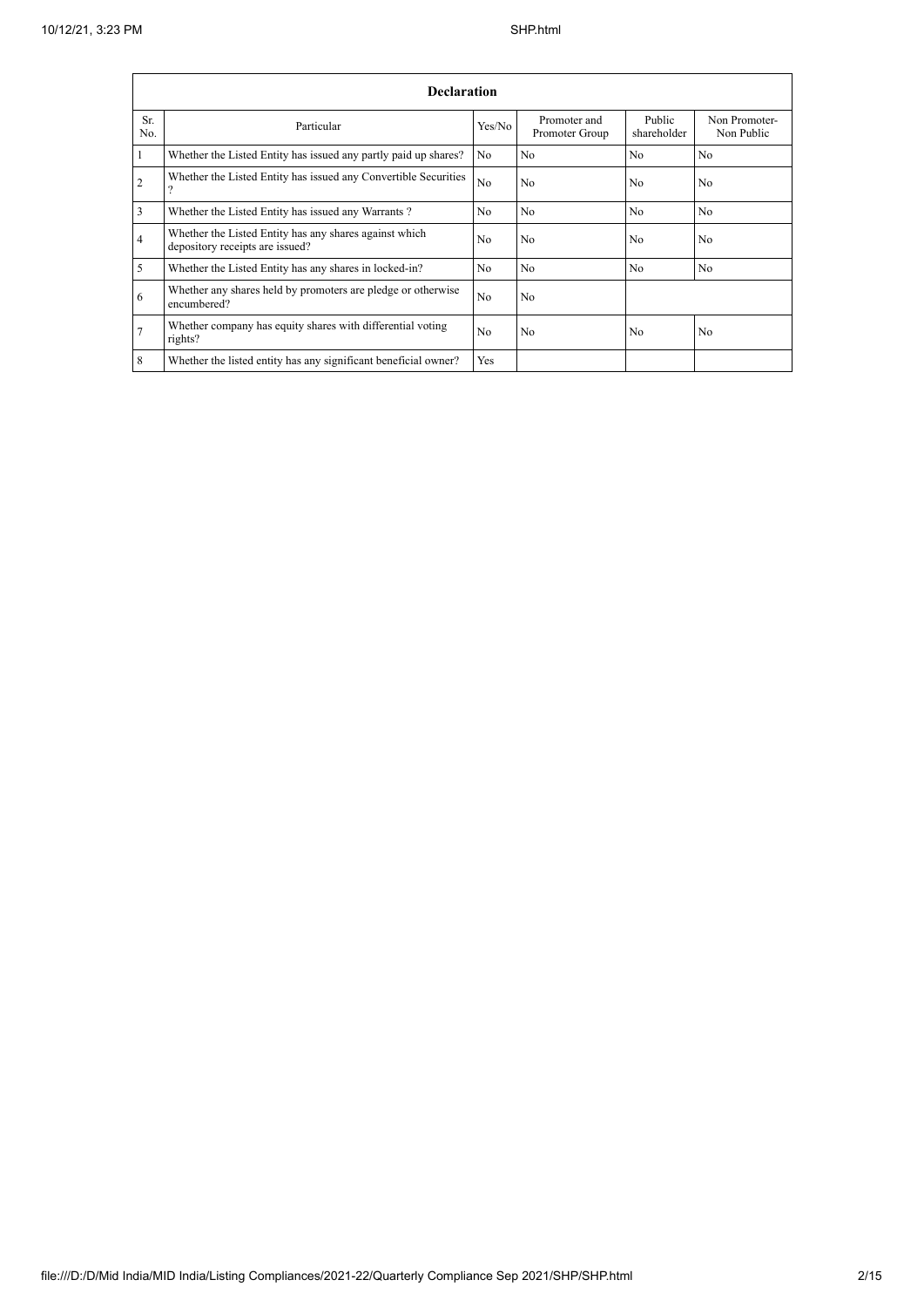|                 | Table I - Summary Statement holding of specified securities |                                  |                                                            |                             |                          |                                                                    |                                        |                                                                  |               |          |                     |
|-----------------|-------------------------------------------------------------|----------------------------------|------------------------------------------------------------|-----------------------------|--------------------------|--------------------------------------------------------------------|----------------------------------------|------------------------------------------------------------------|---------------|----------|---------------------|
| Category<br>(1) | Category<br>of<br>shareholder<br>(II)                       | Nos. Of<br>shareholders<br>(III) | No. of<br>fully paid<br>up equity<br>shares<br>held $(IV)$ | No. Of<br>Partly<br>paid-up | No. Of<br>shares         | Total nos.<br>shares<br>held (VII)<br>$= (IV) +$<br>$(V)$ + $(VI)$ | Shareholding as a<br>% of total no. of | Number of Voting Rights held in each<br>class of securities (IX) |               |          |                     |
|                 |                                                             |                                  |                                                            | equity                      | underlying<br>Depository |                                                                    | shares (calculated<br>as per SCRR,     | No of Voting (XIV) Rights                                        |               |          | Total as a          |
|                 |                                                             |                                  |                                                            | shares<br>held<br>(V)       | Receipts<br>(VI)         |                                                                    | 1957) (VIII) As a<br>% of $(A+B+C2)$   | Class eg:<br>X                                                   | Class<br>eg:y | Total    | $%$ of<br>$(A+B+C)$ |
| (A)             | Promoter<br>&<br>Promoter<br>Group                          | 12                               | 8298454                                                    |                             |                          | 8298454                                                            | 50.91                                  | 8298454                                                          |               | 8298454  | 50.91               |
| (B)             | Public                                                      | 15764                            | 8001546                                                    |                             |                          | 8001546                                                            | 49.09                                  | 8001546                                                          |               | 8001546  | 49.09               |
| (C)             | Non<br>Promoter-<br>Non Public                              |                                  |                                                            |                             |                          |                                                                    |                                        |                                                                  |               |          |                     |
| (C1)            | <b>Shares</b><br>underlying<br><b>DRs</b>                   |                                  |                                                            |                             |                          |                                                                    |                                        |                                                                  |               |          |                     |
| (C2)            | Shares held<br>by<br>Employee<br><b>Trusts</b>              |                                  |                                                            |                             |                          |                                                                    |                                        |                                                                  |               |          |                     |
|                 | Total                                                       | 15776                            | 16300000                                                   |                             |                          | 16300000                                                           | 100                                    | 16300000                                                         |               | 16300000 | 100                 |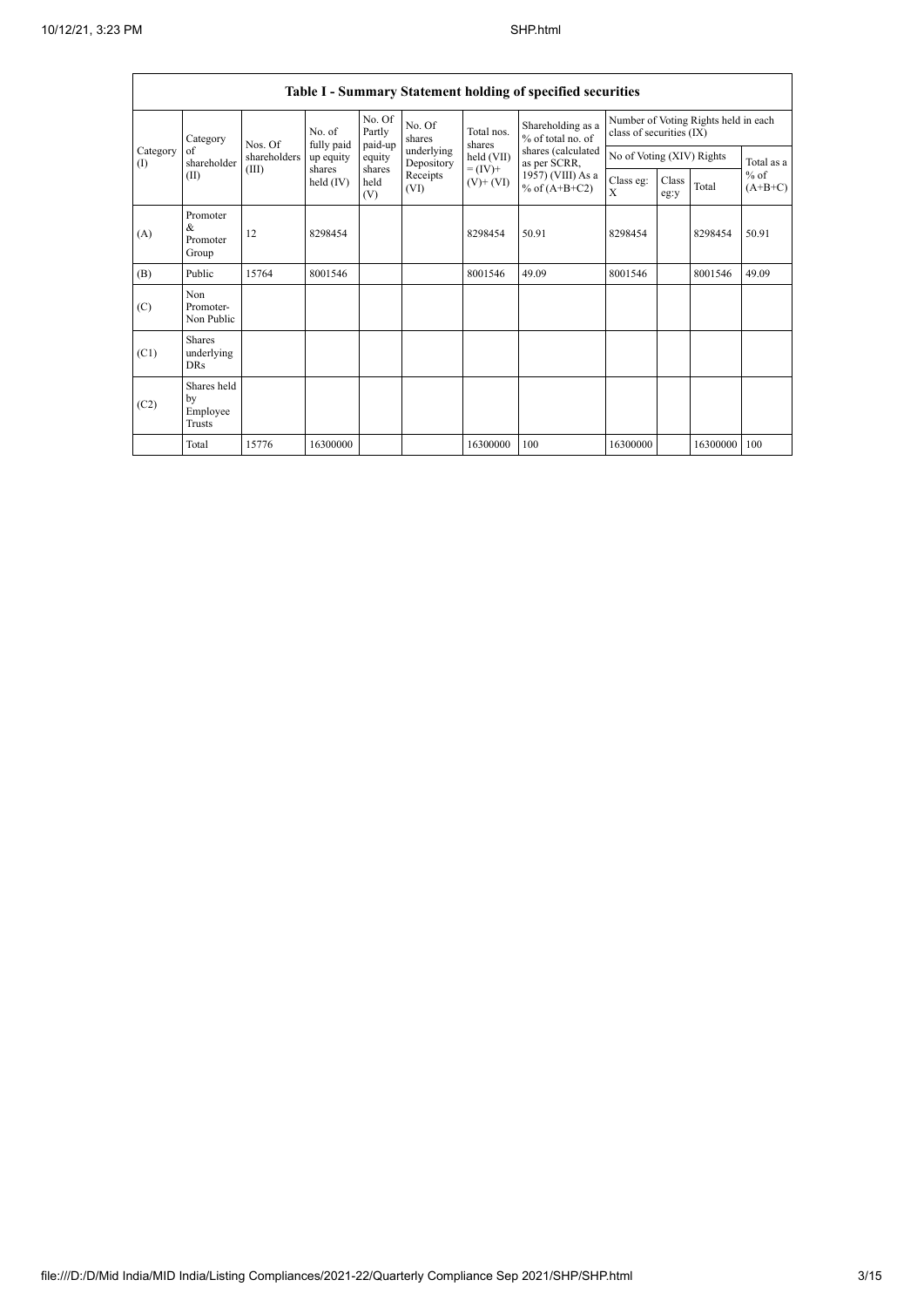|                 | Table I - Summary Statement holding of specified securities |                                                                                                                              |             |                                                                                                               |                                                                                                                                                                                |                                        |                                                  |                                                                               |                                                  |                                       |  |
|-----------------|-------------------------------------------------------------|------------------------------------------------------------------------------------------------------------------------------|-------------|---------------------------------------------------------------------------------------------------------------|--------------------------------------------------------------------------------------------------------------------------------------------------------------------------------|----------------------------------------|--------------------------------------------------|-------------------------------------------------------------------------------|--------------------------------------------------|---------------------------------------|--|
| Category<br>(1) | Category<br>of<br>shareholder<br>(II)                       | No. Of<br>No. of<br>Shares<br>Shares<br>Underlying<br>Outstanding<br>convertible<br>Warrants<br>securities<br>$(X_i)$<br>(X) | Underlying  | No. Of Shares<br>Underlying<br>Outstanding<br>convertible<br>securities and<br>No. Of<br>Warrants (Xi)<br>(a) | Shareholding, as a %<br>assuming full<br>conversion of<br>convertible securities (<br>as a percentage of<br>diluted share capital)<br>$(XI)=(VII)+(X) As a %$<br>of $(A+B+C2)$ | Number of<br>Locked in<br>shares (XII) |                                                  | Number of<br><b>Shares</b><br>pledged or<br>otherwise<br>encumbered<br>(XIII) |                                                  | Number of<br>equity shares<br>held in |  |
|                 |                                                             |                                                                                                                              | Outstanding |                                                                                                               |                                                                                                                                                                                | No.<br>(a)                             | As a<br>$%$ of<br>total<br>Shares<br>held<br>(b) | No.<br>(a)                                                                    | As a<br>$%$ of<br>total<br>Shares<br>held<br>(b) | dematerialized<br>form $(XIV)$        |  |
| (A)             | Promoter<br>$\&$<br>Promoter<br>Group                       |                                                                                                                              |             |                                                                                                               | 50.91                                                                                                                                                                          |                                        |                                                  |                                                                               |                                                  | 8298454                               |  |
| (B)             | Public                                                      |                                                                                                                              |             |                                                                                                               | 49.09                                                                                                                                                                          |                                        |                                                  |                                                                               |                                                  | 2530976                               |  |
| (C)             | Non<br>Promoter-<br>Non Public                              |                                                                                                                              |             |                                                                                                               |                                                                                                                                                                                |                                        |                                                  |                                                                               |                                                  |                                       |  |
| (C1)            | Shares<br>underlying<br><b>DRs</b>                          |                                                                                                                              |             |                                                                                                               |                                                                                                                                                                                |                                        |                                                  |                                                                               |                                                  |                                       |  |
| (C2)            | Shares held<br>by<br>Employee<br><b>Trusts</b>              |                                                                                                                              |             |                                                                                                               |                                                                                                                                                                                |                                        |                                                  |                                                                               |                                                  |                                       |  |
|                 | Total                                                       |                                                                                                                              |             |                                                                                                               | 100                                                                                                                                                                            |                                        |                                                  |                                                                               |                                                  | 10829430                              |  |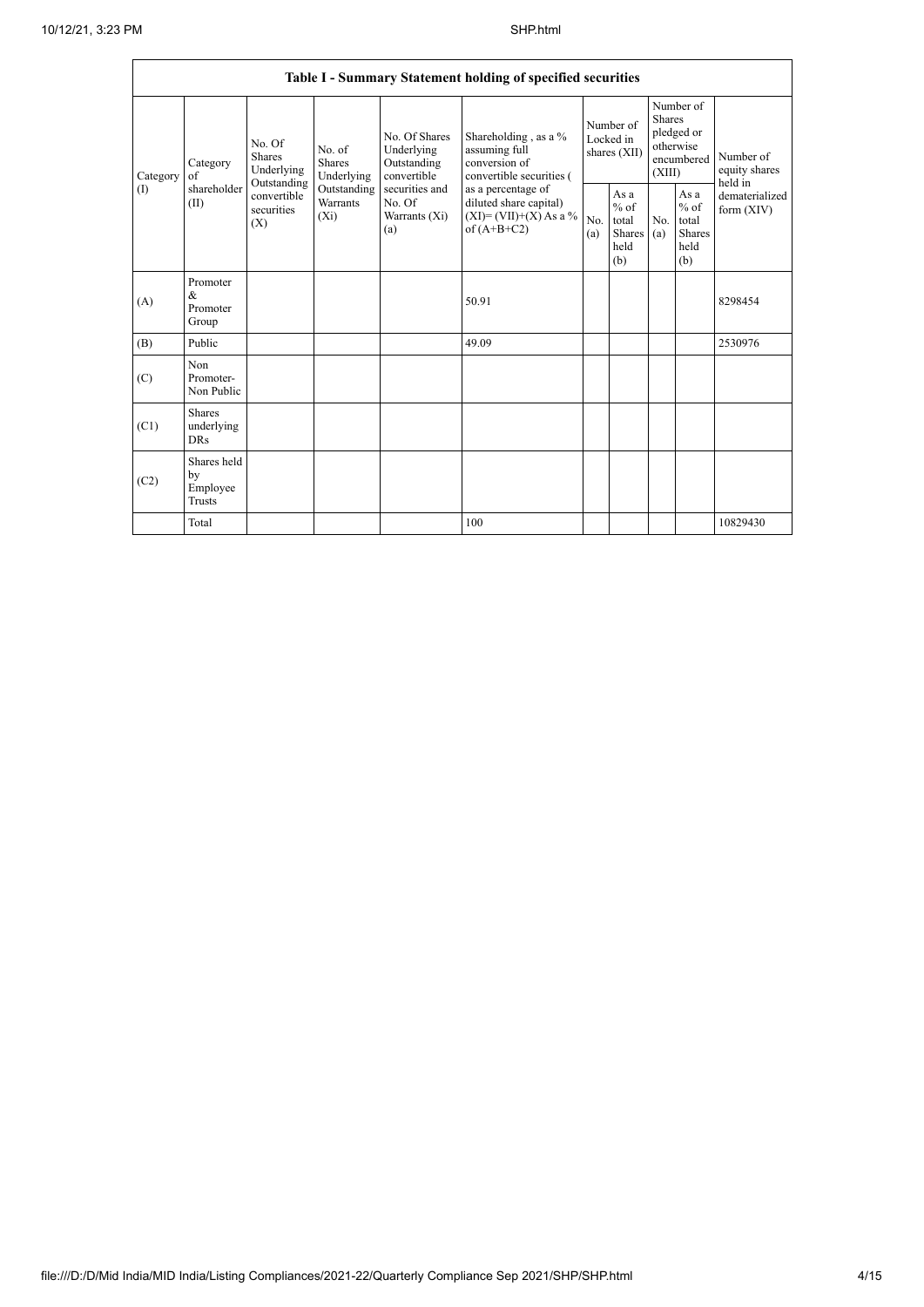|                                                                                                | Table II - Statement showing shareholding pattern of the Promoter and Promoter Group                                   |                         |                                   |                                 |                                    |                             |                                                       |                           |               |                                      |                           |  |
|------------------------------------------------------------------------------------------------|------------------------------------------------------------------------------------------------------------------------|-------------------------|-----------------------------------|---------------------------------|------------------------------------|-----------------------------|-------------------------------------------------------|---------------------------|---------------|--------------------------------------|---------------------------|--|
|                                                                                                |                                                                                                                        |                         |                                   | No.<br>Of                       | No. Of                             | Total nos.                  | Shareholding<br>as a % of                             | class of securities (IX)  |               | Number of Voting Rights held in each |                           |  |
| Sr.                                                                                            | Category &<br>Name of the                                                                                              | Nos. Of<br>shareholders | No. of<br>fully paid<br>up equity | Partly<br>paid-<br>up<br>equity | shares<br>underlying<br>Depository | shares<br>held<br>$(VII) =$ | total no. of<br>shares<br>(calculated as<br>per SCRR, | No of Voting (XIV) Rights |               |                                      | Total<br>as a %<br>of     |  |
|                                                                                                | Shareholders (I)                                                                                                       | (III)                   | shares<br>held $(IV)$             | shares<br>held<br>(V)           | Receipts<br>(VI)                   | $(IV)+$<br>$(V)$ + $(VI)$   | 1957) (VIII)<br>As a % of<br>$(A+B+C2)$               | Class eg:<br>X            | Class<br>eg:y | Total                                | Total<br>Voting<br>rights |  |
| A                                                                                              | Table II - Statement showing shareholding pattern of the Promoter and Promoter Group                                   |                         |                                   |                                 |                                    |                             |                                                       |                           |               |                                      |                           |  |
| (1)                                                                                            | Indian                                                                                                                 |                         |                                   |                                 |                                    |                             |                                                       |                           |               |                                      |                           |  |
| (a)                                                                                            | Individuals/Hindu<br>undivided Family                                                                                  | 11                      | 7725454                           |                                 |                                    | 7725454                     | 47.4                                                  | 7725454                   |               | 7725454                              | 47.4                      |  |
| (d)                                                                                            | Any Other<br>(specify)                                                                                                 | $\mathbf{1}$            | 573000                            |                                 |                                    | 573000                      | 3.52                                                  | 573000                    |               | 573000                               | 3.52                      |  |
| Sub-Total<br>(A)(1)                                                                            |                                                                                                                        | 12                      | 8298454                           |                                 |                                    | 8298454                     | 50.91                                                 | 8298454                   |               | 8298454                              | 50.91                     |  |
| (2)                                                                                            | Foreign                                                                                                                |                         |                                   |                                 |                                    |                             |                                                       |                           |               |                                      |                           |  |
| Total<br>Shareholding<br>of Promoter<br>and<br>Promoter<br>Group $(A)=$<br>$(A)(1)+(A)$<br>(2) |                                                                                                                        | 12                      | 8298454                           |                                 |                                    | 8298454                     | 50.91                                                 | 8298454                   |               | 8298454                              | 50.91                     |  |
| B                                                                                              | Table III - Statement showing shareholding pattern of the Public shareholder                                           |                         |                                   |                                 |                                    |                             |                                                       |                           |               |                                      |                           |  |
| (1)                                                                                            | Institutions                                                                                                           |                         |                                   |                                 |                                    |                             |                                                       |                           |               |                                      |                           |  |
| (f)                                                                                            | Financial<br>Institutions/<br>Banks                                                                                    | 3                       | 40800                             |                                 |                                    | 40800                       | 0.25                                                  | 40800                     |               | 40800                                | 0.25                      |  |
| Sub-Total<br>(B)(1)                                                                            |                                                                                                                        | 3                       | 40800                             |                                 |                                    | 40800                       | 0.25                                                  | 40800                     |               | 40800                                | 0.25                      |  |
| (3)                                                                                            | Non-institutions                                                                                                       |                         |                                   |                                 |                                    |                             |                                                       |                           |               |                                      |                           |  |
| (a(i))                                                                                         | Individuals -<br>i.Individual<br>shareholders<br>holding nominal<br>share capital up<br>to Rs. 2 lakhs.                | 14707                   | 5562080                           |                                 |                                    | 5562080                     | 34.12                                                 | 5562080                   |               | 5562080                              | 34.12                     |  |
| (a(ii))                                                                                        | Individuals - ii.<br>Individual<br>shareholders<br>holding nominal 22<br>share capital in<br>excess of Rs. 2<br>lakhs. |                         | 1014607                           |                                 |                                    | 1014607                     | 6.22                                                  | 1014607                   |               | 1014607                              | 6.22                      |  |
| (e)                                                                                            | Any Other<br>(specify)                                                                                                 | 1032                    | 1384059                           |                                 |                                    | 1384059                     | 8.49                                                  | 1384059                   |               | 1384059                              | 8.49                      |  |
| Sub-Total<br>(B)(3)                                                                            |                                                                                                                        | 15761                   | 7960746                           |                                 |                                    | 7960746                     | 48.84                                                 | 7960746                   |               | 7960746                              | 48.84                     |  |
| <b>Total Public</b><br>Shareholding<br>$(B)=(B)(1)+$<br>$(B)(2)+(B)$<br>(3)                    |                                                                                                                        | 15764                   | 8001546                           |                                 |                                    | 8001546                     | 49.09                                                 | 8001546                   |               | 8001546                              | 49.09                     |  |
| $\mathbf C$                                                                                    | Table IV - Statement showing shareholding pattern of the Non Promoter- Non Public shareholder                          |                         |                                   |                                 |                                    |                             |                                                       |                           |               |                                      |                           |  |
| Total (<br>$A+B+C2$ )                                                                          |                                                                                                                        | 15776                   | 16300000                          |                                 |                                    | 16300000                    | 100                                                   | 16300000                  |               | 16300000                             | 100                       |  |
| Total<br>$(A+B+C)$                                                                             |                                                                                                                        | 15776                   | 16300000                          |                                 |                                    | 16300000                    | 100                                                   | 16300000                  |               | 16300000                             | 100                       |  |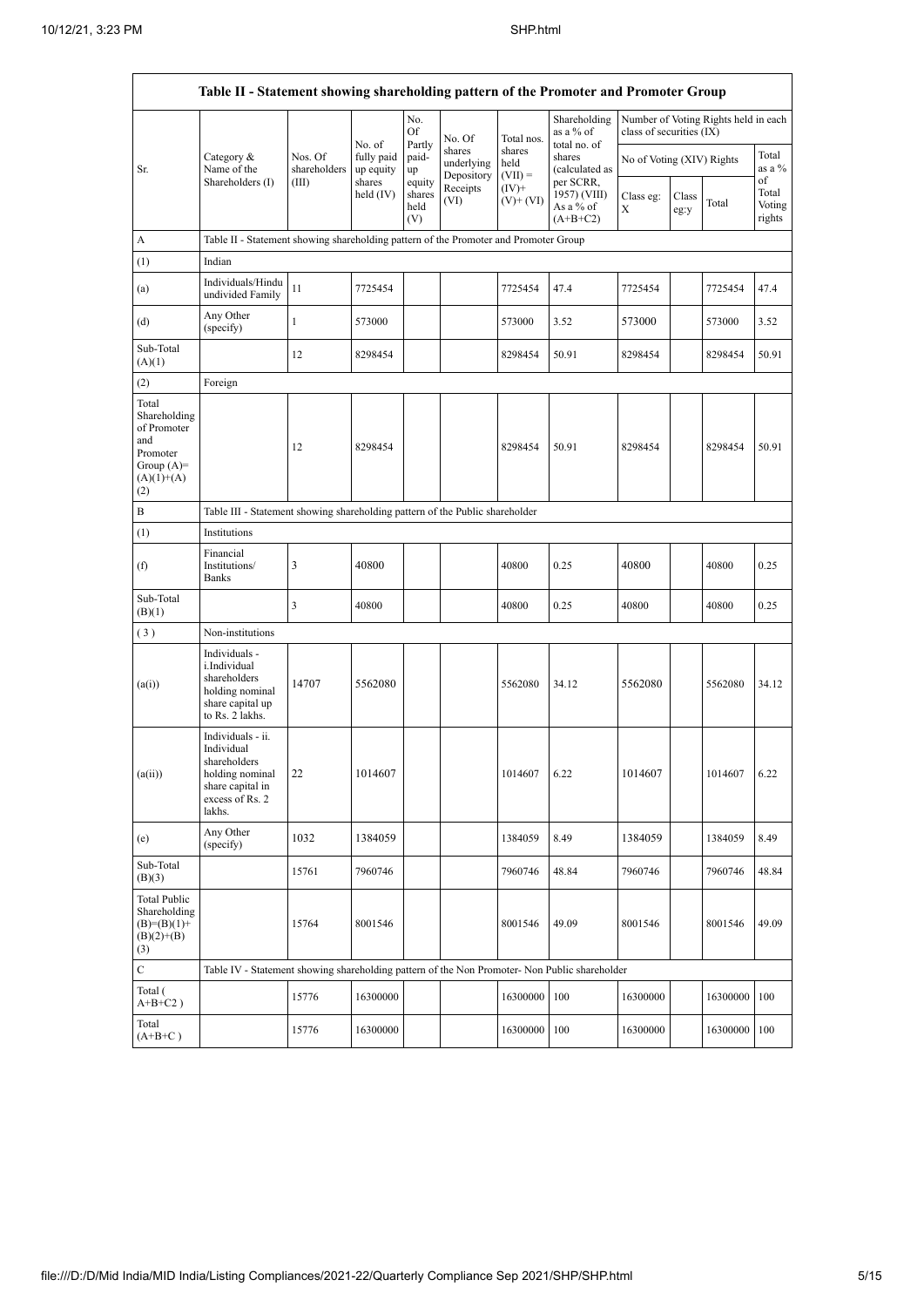$\overline{\phantom{0}}$ 

| Table II - Statement showing shareholding pattern of the Promoter and Promoter Group    |                                                                                          |                                                  |                                                                 |                                                                                                                        |            |                                                  |            |                                                                  |                                           |  |
|-----------------------------------------------------------------------------------------|------------------------------------------------------------------------------------------|--------------------------------------------------|-----------------------------------------------------------------|------------------------------------------------------------------------------------------------------------------------|------------|--------------------------------------------------|------------|------------------------------------------------------------------|-------------------------------------------|--|
|                                                                                         | No. Of<br><b>Shares</b><br>Underlying<br>Outstanding<br>convertible<br>securities<br>(X) | No. of<br>Shares                                 | No. Of Shares<br>Underlying<br>Outstanding                      | Shareholding, as a %<br>assuming full<br>conversion of                                                                 |            | Number of<br>Locked in<br>shares (XII)           |            | Number of Shares<br>pledged or<br>otherwise<br>encumbered (XIII) | Number of<br>equity shares                |  |
| Sr.                                                                                     |                                                                                          | Underlying<br>Outstanding<br>Warrants<br>$(X_i)$ | convertible<br>securities and<br>No. Of<br>Warrants (Xi)<br>(a) | convertible securities (<br>as a percentage of<br>diluted share capital)<br>$(XI) = (VII)+(X) As a$<br>% of $(A+B+C2)$ | No.<br>(a) | As a<br>$%$ of<br>total<br>Shares<br>held<br>(b) | No.<br>(a) | As a % of total<br>Shares held<br>(b)                            | held in<br>dematerialized<br>form $(XIV)$ |  |
| A                                                                                       |                                                                                          |                                                  |                                                                 | Table II - Statement showing shareholding pattern of the Promoter and Promoter Group                                   |            |                                                  |            |                                                                  |                                           |  |
| (1)                                                                                     | Indian                                                                                   |                                                  |                                                                 |                                                                                                                        |            |                                                  |            |                                                                  |                                           |  |
| (a)                                                                                     |                                                                                          |                                                  |                                                                 | 47.4                                                                                                                   |            |                                                  |            |                                                                  | 7725454                                   |  |
| (d)                                                                                     |                                                                                          |                                                  |                                                                 | 3.52                                                                                                                   |            |                                                  |            |                                                                  | 573000                                    |  |
| Sub-Total (A)<br>(1)                                                                    |                                                                                          |                                                  |                                                                 | 50.91                                                                                                                  |            |                                                  |            |                                                                  | 8298454                                   |  |
| (2)                                                                                     | Foreign                                                                                  |                                                  |                                                                 |                                                                                                                        |            |                                                  |            |                                                                  |                                           |  |
| Total<br>Shareholding<br>of Promoter<br>and Promoter<br>Group $(A)=$<br>$(A)(1)+(A)(2)$ |                                                                                          |                                                  |                                                                 | 50.91                                                                                                                  |            |                                                  |            |                                                                  | 8298454                                   |  |
| B                                                                                       |                                                                                          |                                                  |                                                                 | Table III - Statement showing shareholding pattern of the Public shareholder                                           |            |                                                  |            |                                                                  |                                           |  |
| (1)                                                                                     | Institutions                                                                             |                                                  |                                                                 |                                                                                                                        |            |                                                  |            |                                                                  |                                           |  |
| (f)                                                                                     |                                                                                          |                                                  |                                                                 | 0.25                                                                                                                   |            |                                                  |            |                                                                  | 200                                       |  |
| Sub-Total (B)<br>(1)                                                                    |                                                                                          |                                                  |                                                                 | 0.25                                                                                                                   |            |                                                  |            |                                                                  | 200                                       |  |
| (3)                                                                                     | Non-institutions                                                                         |                                                  |                                                                 |                                                                                                                        |            |                                                  |            |                                                                  |                                           |  |
| (a(i))                                                                                  |                                                                                          |                                                  |                                                                 | 34.12                                                                                                                  |            |                                                  |            |                                                                  | 1611510                                   |  |
| (a(ii))                                                                                 |                                                                                          |                                                  |                                                                 | 6.22                                                                                                                   |            |                                                  |            |                                                                  | 546107                                    |  |
| (e)                                                                                     |                                                                                          |                                                  |                                                                 | 8.49                                                                                                                   |            |                                                  |            |                                                                  | 373159                                    |  |
| Sub-Total (B)<br>(3)                                                                    |                                                                                          |                                                  |                                                                 | 48.84                                                                                                                  |            |                                                  |            |                                                                  | 2530776                                   |  |
| <b>Total Public</b><br>Shareholding<br>$(B)=(B)(1)+$<br>$(B)(2)+(B)(3)$                 |                                                                                          |                                                  |                                                                 | 49.09                                                                                                                  |            |                                                  |            |                                                                  | 2530976                                   |  |
| C                                                                                       |                                                                                          |                                                  |                                                                 | Table IV - Statement showing shareholding pattern of the Non Promoter- Non Public shareholder                          |            |                                                  |            |                                                                  |                                           |  |
| Total (<br>$A+B+C2$ )                                                                   |                                                                                          |                                                  |                                                                 | 100                                                                                                                    |            |                                                  |            |                                                                  | 10829430                                  |  |
| Total<br>$(A+B+C)$                                                                      |                                                                                          |                                                  |                                                                 | 100                                                                                                                    |            |                                                  |            |                                                                  | 10829430                                  |  |
|                                                                                         | Textual<br>Disclosure of notes on shareholding pattern<br>Information(1)                 |                                                  |                                                                 |                                                                                                                        |            |                                                  |            |                                                                  |                                           |  |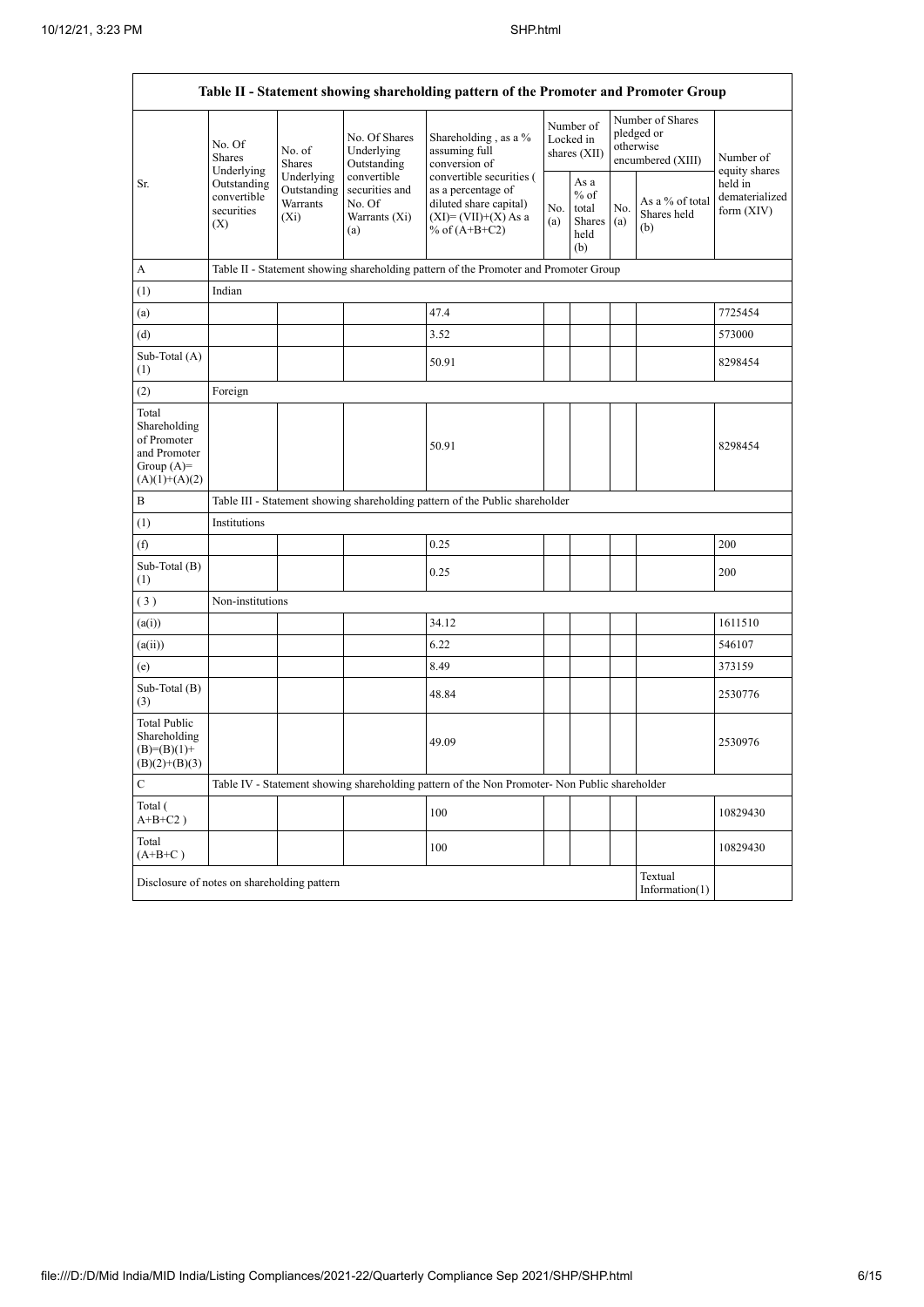| <b>Text Block</b>     |                                                                                                                                                                                                                                                                                                                                                                                                                                                                                                                                                      |  |  |  |  |  |  |
|-----------------------|------------------------------------------------------------------------------------------------------------------------------------------------------------------------------------------------------------------------------------------------------------------------------------------------------------------------------------------------------------------------------------------------------------------------------------------------------------------------------------------------------------------------------------------------------|--|--|--|--|--|--|
| Textual Information() | The name of Promoter MID INDIA INTERNATIONAL LIMITED has been deleted from the list of<br>promoter & promoter group of the company from the end of quarter June 2021. Since Registrar of<br>Companies Madhya Pradesh has struck off the name of Company MID INDIA INTERNATIONAL<br>LIMITED from the register of companies and the said Company has been dissolved. Therefore midindia<br>International is no more in exist and ceased from promoter group. Further at present there is no holding<br>in the name of Mid India International Limited. |  |  |  |  |  |  |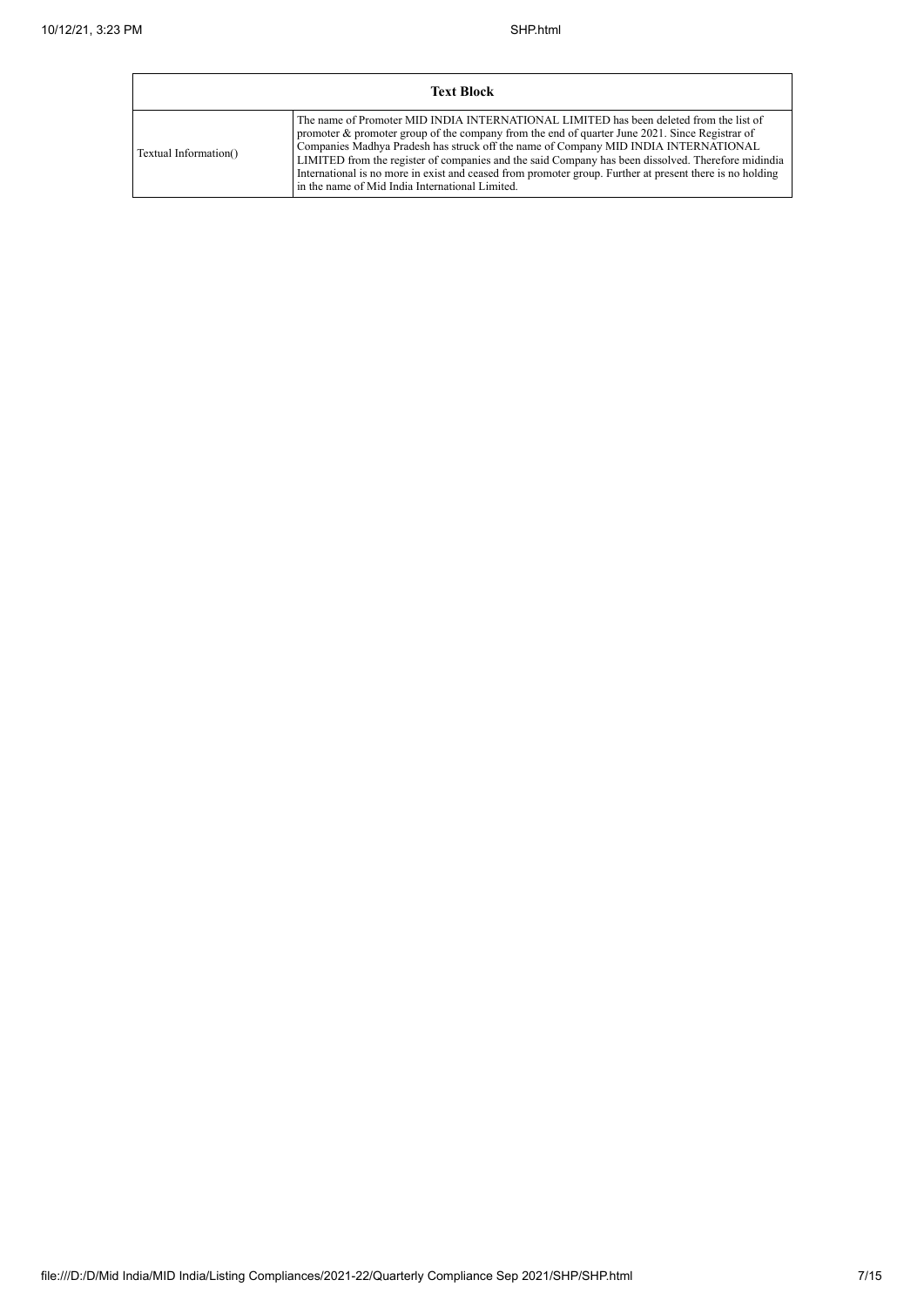| Individuals/Hindu undivided Family                                                                                                                                                         |                                                                   |                                    |                                                      |                                     |                                   |                           |                                            |  |  |  |
|--------------------------------------------------------------------------------------------------------------------------------------------------------------------------------------------|-------------------------------------------------------------------|------------------------------------|------------------------------------------------------|-------------------------------------|-----------------------------------|---------------------------|--------------------------------------------|--|--|--|
| Searial No.                                                                                                                                                                                | 1                                                                 | $\overline{c}$                     | 3                                                    | $\overline{4}$                      | 5                                 | 6                         | $\tau$                                     |  |  |  |
| Name of the<br>Shareholders (I)                                                                                                                                                            | <b>RANCHOD</b><br><b>PRASAD</b><br>LAXMI<br><b>NARAYAN</b><br>HUF | <b>PRADEEP</b><br><b>GANEDIWAL</b> | <b>RANCHHOD</b><br><b>PRASAD</b><br><b>GANEDIWAL</b> | <b>PRADYUMN</b><br><b>GANEDIWAL</b> | <b>INDIRA</b><br><b>GANEDIWAL</b> | PRITI<br><b>GANEDIWAL</b> | <b>SUSHILA</b><br>DEVI<br><b>GANEDIWAL</b> |  |  |  |
| PAN(II)                                                                                                                                                                                    | AADHR2968B                                                        | ADYPG5554A                         | ADYPG5552G                                           | ADZPG5967A                          | AHEPG1089L                        | AEPPG8597R                | ADYPG5553H                                 |  |  |  |
| No. of fully paid<br>up equity shares<br>held $(IV)$                                                                                                                                       | 3757300                                                           | 1795000                            | 906126                                               | 789130                              | 300000                            | 95000                     | 50000                                      |  |  |  |
| No. Of Partly paid-<br>up equity shares<br>held (V)                                                                                                                                        |                                                                   |                                    |                                                      |                                     |                                   |                           |                                            |  |  |  |
| No. Of shares<br>underlying<br>Depository<br>Receipts (VI)                                                                                                                                 |                                                                   |                                    |                                                      |                                     |                                   |                           |                                            |  |  |  |
| Total nos. shares<br>held $(VII) = (IV) +$<br>$(V)$ + $(VI)$                                                                                                                               | 3757300                                                           | 1795000                            | 906126                                               | 789130                              | 300000                            | 95000                     | 50000                                      |  |  |  |
| Shareholding as a<br>% of total no. of<br>shares (calculated<br>as per SCRR,<br>1957) (VIII) As a<br>% of $(A+B+C2)$                                                                       | 23.05                                                             | 11.01                              | 5.56                                                 | 4.84                                | 1.84                              | 0.58                      | 0.31                                       |  |  |  |
| Number of Voting Rights held in each class of securities (IX)                                                                                                                              |                                                                   |                                    |                                                      |                                     |                                   |                           |                                            |  |  |  |
| Class eg: $X$                                                                                                                                                                              | 3757300                                                           | 1795000                            | 906126                                               | 789130                              | 300000                            | 95000                     | 50000                                      |  |  |  |
| Class eg:y                                                                                                                                                                                 |                                                                   |                                    |                                                      |                                     |                                   |                           |                                            |  |  |  |
| Total                                                                                                                                                                                      | 3757300                                                           | 1795000                            | 906126                                               | 789130                              | 300000                            | 95000                     | 50000                                      |  |  |  |
| Total as a % of<br>Total Voting rights                                                                                                                                                     | 23.05                                                             | 11.01                              | 5.56                                                 | 4.84                                | 1.84                              | 0.58                      | 0.31                                       |  |  |  |
| No. Of Shares<br>Underlying<br>Outstanding<br>convertible<br>securities $(X)$                                                                                                              |                                                                   |                                    |                                                      |                                     |                                   |                           |                                            |  |  |  |
| No. of Shares<br>Underlying<br>Outstanding<br>Warrants (Xi)                                                                                                                                |                                                                   |                                    |                                                      |                                     |                                   |                           |                                            |  |  |  |
| No. Of Shares<br>Underlying<br>Outstanding<br>convertible<br>securities and No.<br>Of Warrants (Xi)<br>(a)                                                                                 |                                                                   |                                    |                                                      |                                     |                                   |                           |                                            |  |  |  |
| Shareholding, as a<br>% assuming full<br>conversion of<br>convertible<br>securities (as a<br>percentage of<br>diluted share<br>capital) $(XI)=$<br>$(VII)+(Xi)(a) As a$<br>% of $(A+B+C2)$ | 23.05                                                             | 11.01                              | 5.56                                                 | 4.84                                | 1.84                              | 0.58                      | 0.31                                       |  |  |  |
| Number of Locked in shares (XII)                                                                                                                                                           |                                                                   |                                    |                                                      |                                     |                                   |                           |                                            |  |  |  |
| No. (a)                                                                                                                                                                                    |                                                                   |                                    |                                                      |                                     |                                   |                           |                                            |  |  |  |
| As a % of total<br>Shares held (b)                                                                                                                                                         |                                                                   |                                    |                                                      |                                     |                                   |                           |                                            |  |  |  |
| Number of Shares pledged or otherwise encumbered (XIII)                                                                                                                                    |                                                                   |                                    |                                                      |                                     |                                   |                           |                                            |  |  |  |
| No. (a)                                                                                                                                                                                    |                                                                   |                                    |                                                      |                                     |                                   |                           |                                            |  |  |  |
| As a % of total<br>Shares held (b)                                                                                                                                                         |                                                                   |                                    |                                                      |                                     |                                   |                           |                                            |  |  |  |
| Number of equity<br>shares held in<br>dematerialized<br>form $(XIV)$                                                                                                                       | 3757300                                                           | 1795000                            | 906126                                               | 789130                              | 300000                            | 95000                     | 50000                                      |  |  |  |
| Reason for not providing PAN                                                                                                                                                               |                                                                   |                                    |                                                      |                                     |                                   |                           |                                            |  |  |  |
| Reason for not<br>providing PAN                                                                                                                                                            |                                                                   |                                    |                                                      |                                     |                                   |                           |                                            |  |  |  |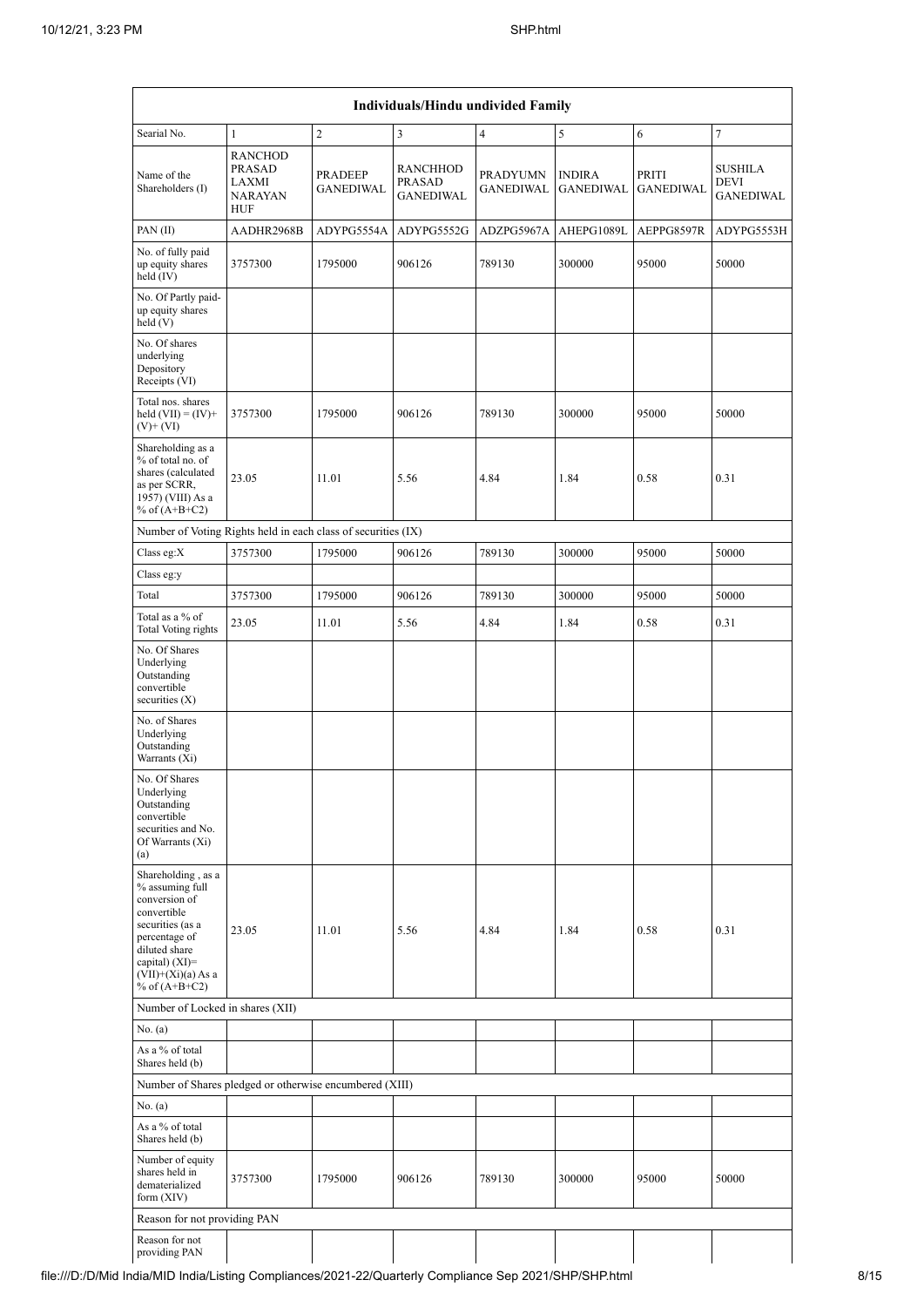| Shareholder tvpe | Promoter (<br>oroup | Promoter | omoter | Promoter | romoter<br>Grour | omoter<br>Group | <b>Promoter</b><br>Group |
|------------------|---------------------|----------|--------|----------|------------------|-----------------|--------------------------|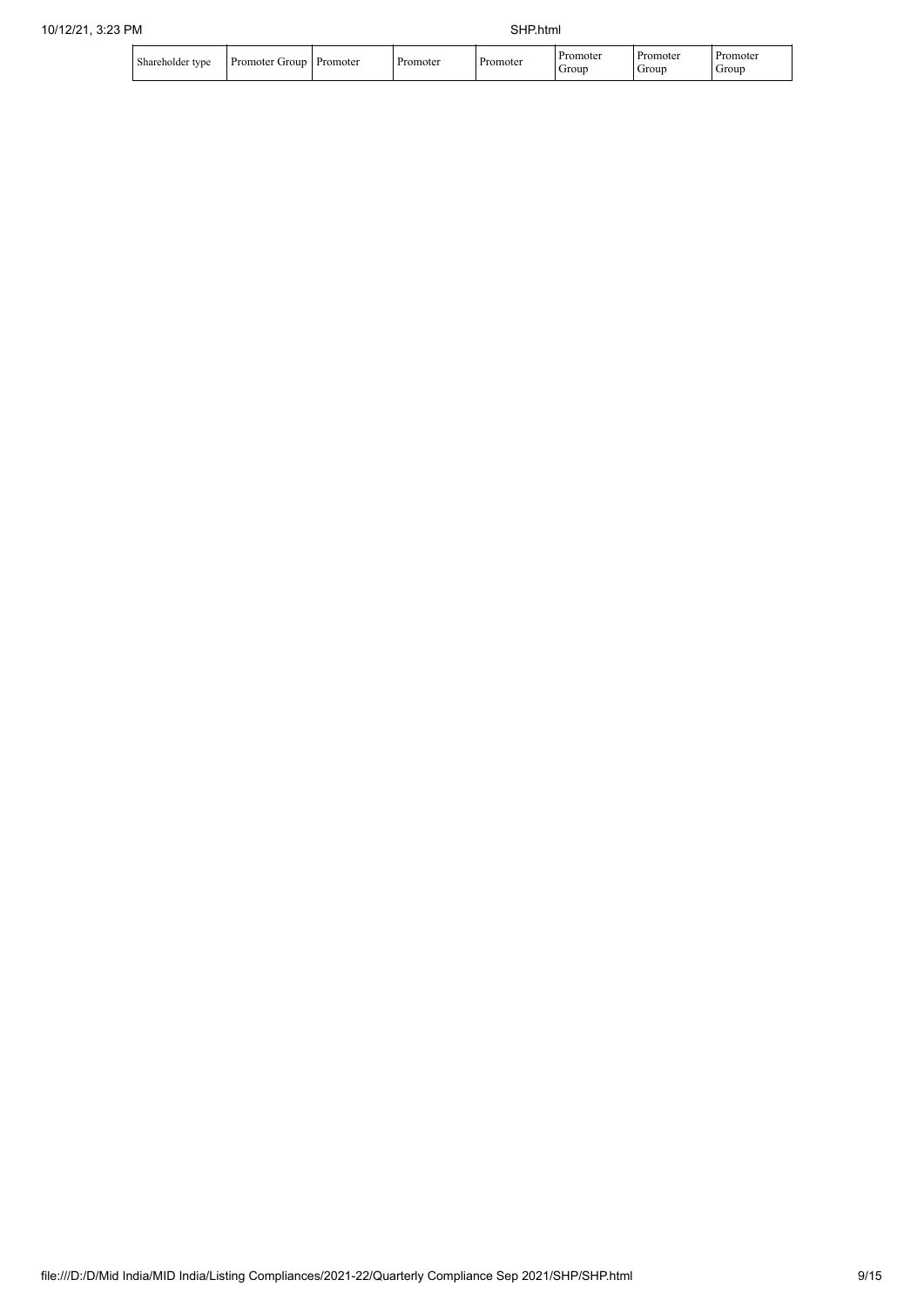| Individuals/Hindu undivided Family                                                                                                                                                         |                          |                                                               |                                      |                        |                                     |                          |  |  |  |  |  |
|--------------------------------------------------------------------------------------------------------------------------------------------------------------------------------------------|--------------------------|---------------------------------------------------------------|--------------------------------------|------------------------|-------------------------------------|--------------------------|--|--|--|--|--|
| Searial No.                                                                                                                                                                                | 8                        | 9                                                             | 10                                   | 11                     | 12                                  |                          |  |  |  |  |  |
| Name of the<br>Shareholders (I)                                                                                                                                                            | <b>NIRMAL</b><br>AGARWAL | <b>KANTA BAI</b><br>AGRAWAL                                   | <b>KRISHNA DAS</b><br><b>AGRAWAL</b> | <b>RITU</b><br>AGRAWAL | <b>SHANKAR PRASAD</b><br>MANSINGHKA | Click here to<br>go back |  |  |  |  |  |
| PAN $(II)$                                                                                                                                                                                 | ACZPA5279Q               | ACZPA5280F                                                    | ACRPA3453E                           | AAMPA0956B             | AAUPM4249F                          | Total                    |  |  |  |  |  |
| No. of fully paid<br>up equity shares<br>held $(IV)$                                                                                                                                       | 10600                    | 10000                                                         | 7898                                 | 4400                   | $\boldsymbol{0}$                    | 7725454                  |  |  |  |  |  |
| No. Of Partly paid-<br>up equity shares<br>held(V)                                                                                                                                         |                          |                                                               |                                      |                        |                                     |                          |  |  |  |  |  |
| No. Of shares<br>underlying<br>Depository<br>Receipts (VI)                                                                                                                                 |                          |                                                               |                                      |                        |                                     |                          |  |  |  |  |  |
| Total nos. shares<br>held $(VII) = (IV) +$<br>$(V)$ + $(VI)$                                                                                                                               | 10600                    | 10000                                                         | 7898                                 | 4400                   | $\boldsymbol{0}$                    | 7725454                  |  |  |  |  |  |
| Shareholding as a<br>% of total no. of<br>shares (calculated<br>as per SCRR,<br>1957) (VIII) As a<br>% of $(A+B+C2)$                                                                       | 0.07                     | 0.06                                                          | 0.05                                 | 0.03                   | $\boldsymbol{0}$                    | 47.4                     |  |  |  |  |  |
|                                                                                                                                                                                            |                          | Number of Voting Rights held in each class of securities (IX) |                                      |                        |                                     |                          |  |  |  |  |  |
| Class eg:X                                                                                                                                                                                 | 10600                    | 10000                                                         | 7898                                 | 4400                   | $\boldsymbol{0}$                    | 7725454                  |  |  |  |  |  |
| Class eg:y                                                                                                                                                                                 |                          |                                                               |                                      |                        |                                     |                          |  |  |  |  |  |
| Total                                                                                                                                                                                      | 10600                    | 10000                                                         | 7898                                 | 4400                   | $\boldsymbol{0}$                    | 7725454                  |  |  |  |  |  |
| Total as a % of<br>Total Voting rights                                                                                                                                                     | 0.07                     | 0.06                                                          | 0.05                                 | 0.03                   | $\boldsymbol{0}$                    | 47.4                     |  |  |  |  |  |
| No. Of Shares<br>Underlying<br>Outstanding<br>convertible<br>securities $(X)$                                                                                                              |                          |                                                               |                                      |                        |                                     |                          |  |  |  |  |  |
| No. of Shares<br>Underlying<br>Outstanding<br>Warrants (Xi)                                                                                                                                |                          |                                                               |                                      |                        |                                     |                          |  |  |  |  |  |
| No. Of Shares<br>Underlying<br>Outstanding<br>convertible<br>securities and No.<br>Of Warrants (Xi)<br>(a)                                                                                 |                          |                                                               |                                      |                        |                                     |                          |  |  |  |  |  |
| Shareholding, as a<br>% assuming full<br>conversion of<br>convertible<br>securities (as a<br>percentage of<br>diluted share<br>capital) $(XI)=$<br>$(VII)+(Xi)(a)$ As a<br>% of $(A+B+C2)$ | 0.07                     | 0.06                                                          | 0.05                                 | 0.03                   | $\boldsymbol{0}$                    | 47.4                     |  |  |  |  |  |
| Number of Locked in shares (XII)                                                                                                                                                           |                          |                                                               |                                      |                        |                                     |                          |  |  |  |  |  |
| No. (a)                                                                                                                                                                                    |                          |                                                               |                                      |                        |                                     |                          |  |  |  |  |  |
| As a % of total<br>Shares held (b)                                                                                                                                                         |                          |                                                               |                                      |                        |                                     |                          |  |  |  |  |  |
|                                                                                                                                                                                            |                          | Number of Shares pledged or otherwise encumbered (XIII)       |                                      |                        |                                     |                          |  |  |  |  |  |
| No. (a)                                                                                                                                                                                    |                          |                                                               |                                      |                        |                                     |                          |  |  |  |  |  |
| As a % of total<br>Shares held (b)                                                                                                                                                         |                          |                                                               |                                      |                        |                                     |                          |  |  |  |  |  |
| Number of equity<br>shares held in<br>dematerialized<br>form $(XIV)$                                                                                                                       | 10600                    | 10000                                                         | 7898                                 | 4400                   | 0                                   | 7725454                  |  |  |  |  |  |
| Reason for not providing PAN                                                                                                                                                               |                          |                                                               |                                      |                        |                                     |                          |  |  |  |  |  |
| Reason for not<br>providing PAN                                                                                                                                                            |                          |                                                               |                                      |                        |                                     |                          |  |  |  |  |  |
| Shareholder type                                                                                                                                                                           | Promoter<br>Group        | Promoter Group                                                | Promoter Group                       | Promoter<br>Group      | Promoter Group                      |                          |  |  |  |  |  |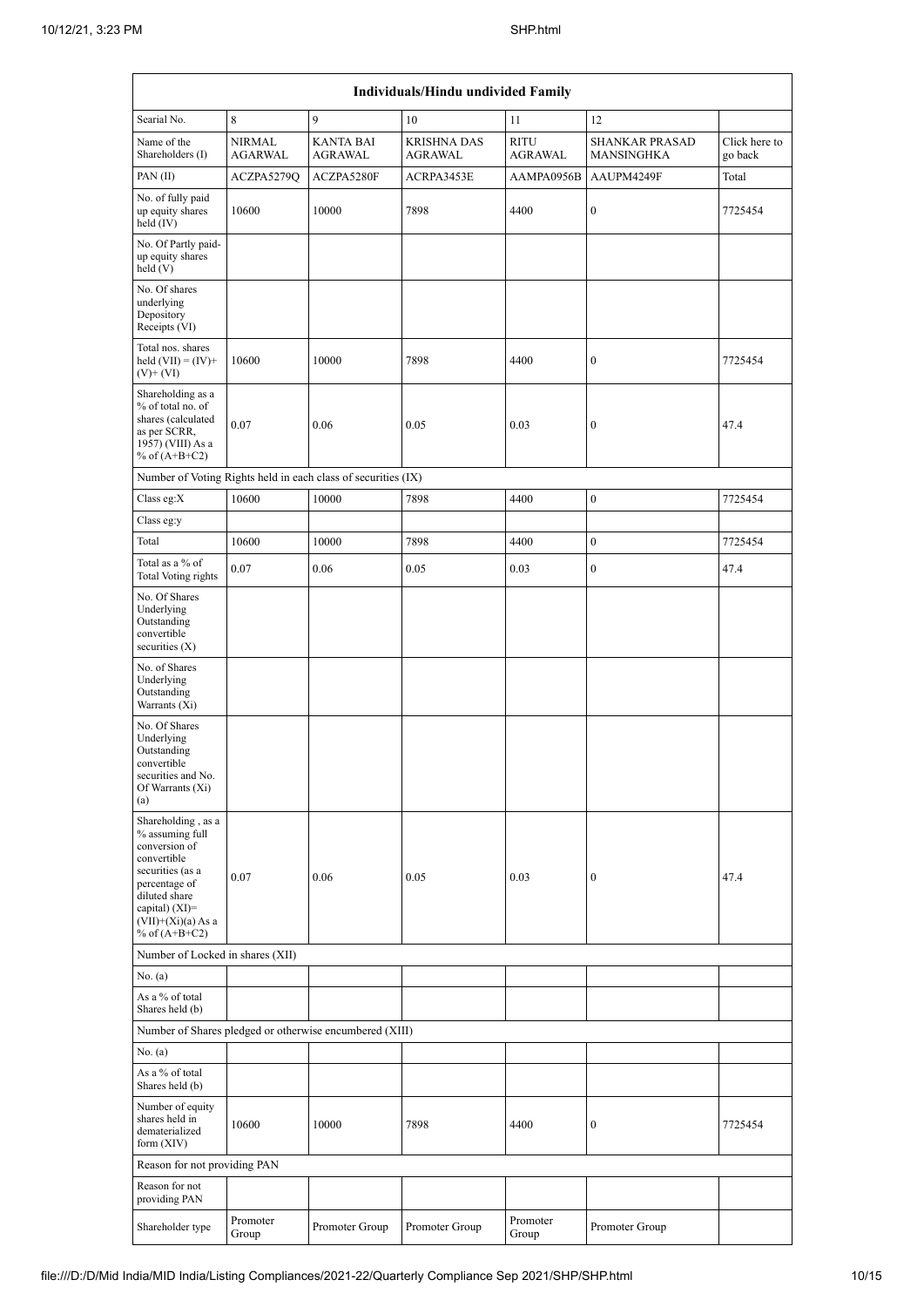| Any Other (specify)                                                                                                                                                                    |                                                               |                       |  |  |  |  |  |  |  |
|----------------------------------------------------------------------------------------------------------------------------------------------------------------------------------------|---------------------------------------------------------------|-----------------------|--|--|--|--|--|--|--|
| Searial No.                                                                                                                                                                            | $\mathbf{1}$                                                  |                       |  |  |  |  |  |  |  |
| Category                                                                                                                                                                               | <b>Bodies Corporate</b>                                       | Click here to go back |  |  |  |  |  |  |  |
| Name of the<br>Shareholders (I)                                                                                                                                                        | GANEDIWAL FINANCE AND LEASING PRIVATE LIMITED                 |                       |  |  |  |  |  |  |  |
| PAN $(II)$                                                                                                                                                                             | AAACG5936E                                                    | Total                 |  |  |  |  |  |  |  |
| No. of the<br>Shareholders (I)                                                                                                                                                         | $\mathbf{1}$                                                  | $\mathbf{1}$          |  |  |  |  |  |  |  |
| No. of fully paid<br>up equity shares<br>held (IV)                                                                                                                                     | 573000                                                        | 573000                |  |  |  |  |  |  |  |
| No. Of Partly paid-<br>up equity shares<br>held(V)                                                                                                                                     |                                                               |                       |  |  |  |  |  |  |  |
| No. Of shares<br>underlying<br>Depository<br>Receipts (VI)                                                                                                                             |                                                               |                       |  |  |  |  |  |  |  |
| Total nos. shares<br>held $(VII) = (IV) +$<br>$(V)$ + $(VI)$                                                                                                                           | 573000                                                        | 573000                |  |  |  |  |  |  |  |
| Shareholding as a<br>% of total no. of<br>shares (calculated<br>as per SCRR,<br>1957) (VIII) As a<br>% of $(A+B+C2)$                                                                   | 3.52                                                          | 3.52                  |  |  |  |  |  |  |  |
|                                                                                                                                                                                        | Number of Voting Rights held in each class of securities (IX) |                       |  |  |  |  |  |  |  |
| Class eg: X                                                                                                                                                                            | 573000                                                        | 573000                |  |  |  |  |  |  |  |
| Class eg:y                                                                                                                                                                             |                                                               |                       |  |  |  |  |  |  |  |
| Total                                                                                                                                                                                  | 573000                                                        | 573000                |  |  |  |  |  |  |  |
| Total as a % of<br>Total Voting rights                                                                                                                                                 | 3.52                                                          | 3.52                  |  |  |  |  |  |  |  |
| No. Of Shares<br>Underlying<br>Outstanding<br>convertible<br>securities (X)                                                                                                            |                                                               |                       |  |  |  |  |  |  |  |
| No. of Shares<br>Underlying<br>Outstanding<br>Warrants (Xi)                                                                                                                            |                                                               |                       |  |  |  |  |  |  |  |
| No. Of Shares<br>Underlying<br>Outstanding<br>convertible<br>securities and No.<br>Of Warrants (Xi)<br>(a)                                                                             |                                                               |                       |  |  |  |  |  |  |  |
| Shareholding, as a<br>% assuming full<br>conversion of<br>convertible<br>securities (as a<br>percentage of<br>diluted share<br>capital) $(XI)=$<br>$(VII)+(X)$ As a %<br>of $(A+B+C2)$ | 3.52                                                          | 3.52                  |  |  |  |  |  |  |  |
| Number of Locked in shares (XII)                                                                                                                                                       |                                                               |                       |  |  |  |  |  |  |  |
| No. (a)                                                                                                                                                                                |                                                               |                       |  |  |  |  |  |  |  |
| As a % of total<br>Shares held (b)                                                                                                                                                     |                                                               |                       |  |  |  |  |  |  |  |
|                                                                                                                                                                                        | Number of Shares pledged or otherwise encumbered (XIII)       |                       |  |  |  |  |  |  |  |
| No. (a)                                                                                                                                                                                |                                                               |                       |  |  |  |  |  |  |  |
| As a % of total<br>Shares held (b)                                                                                                                                                     |                                                               |                       |  |  |  |  |  |  |  |
| Number of equity<br>shares held in<br>dematerialized<br>form (XIV)                                                                                                                     | 573000                                                        | 573000                |  |  |  |  |  |  |  |
| Reason for not providing PAN                                                                                                                                                           |                                                               |                       |  |  |  |  |  |  |  |
| Reason for not                                                                                                                                                                         |                                                               |                       |  |  |  |  |  |  |  |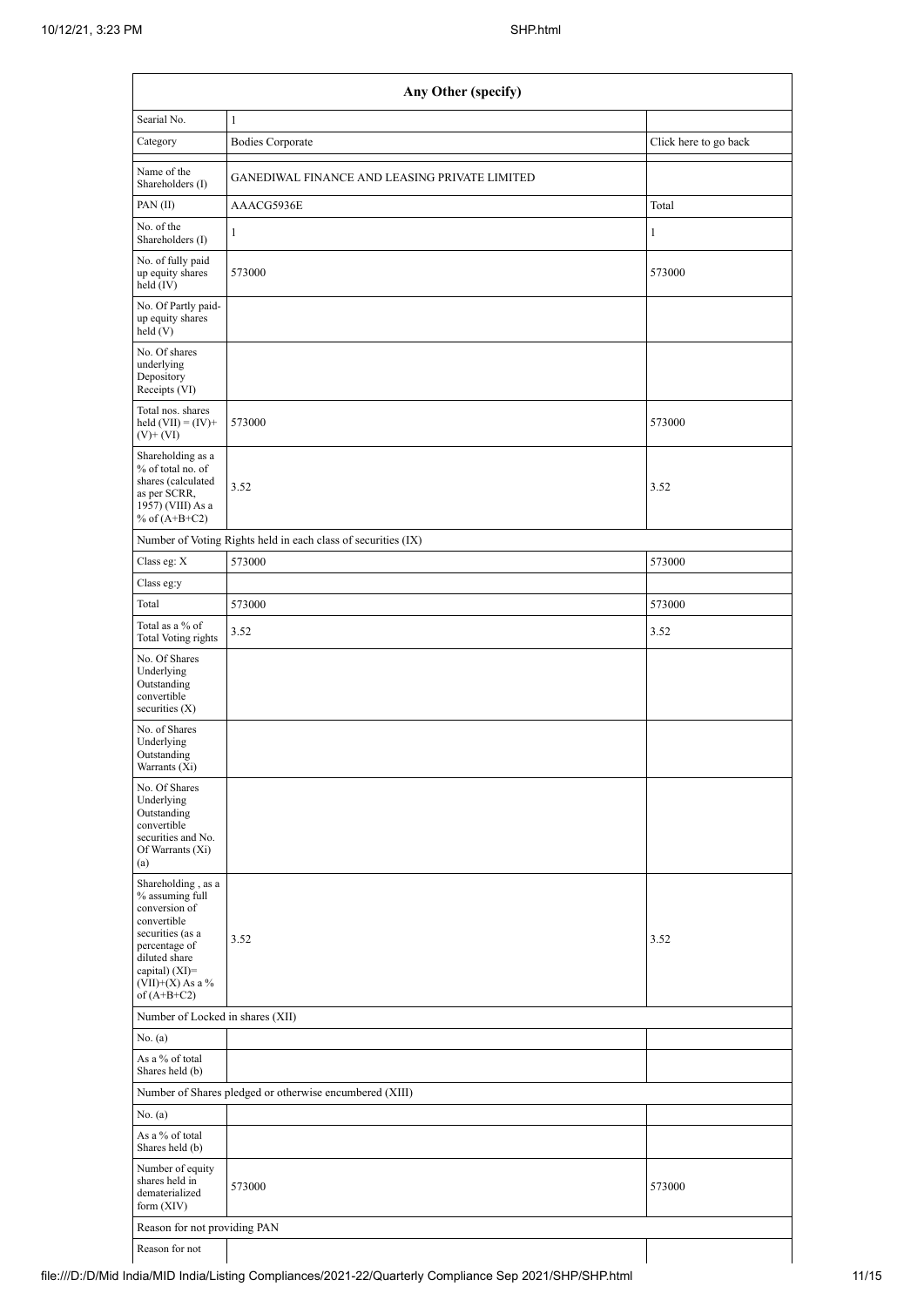| providing PAN    |                |  |
|------------------|----------------|--|
| Shareholder type | Promoter Group |  |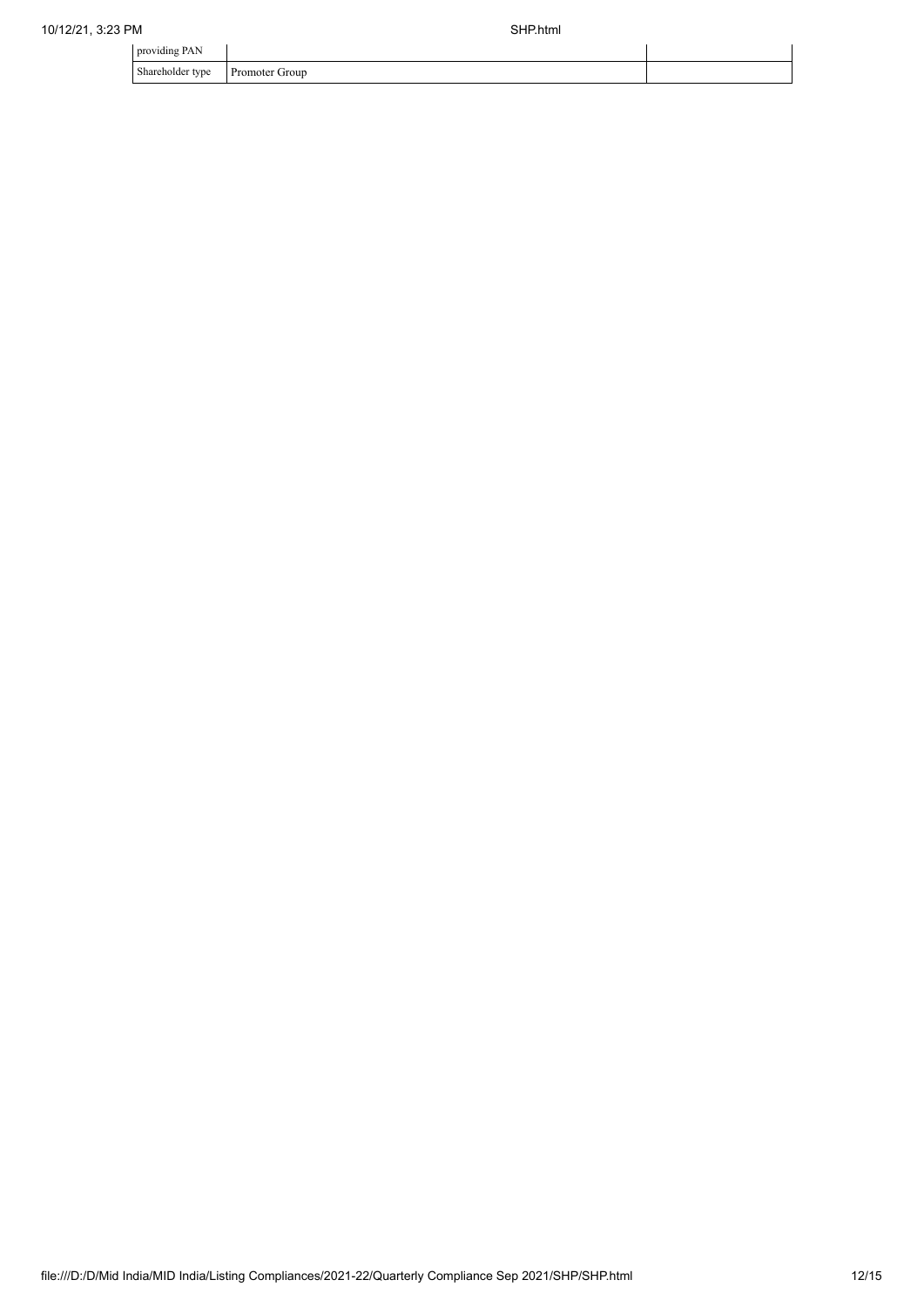| Individuals - ii. Individual shareholders holding nominal share capital in excess of Rs. 2 lakhs.                                                                                       |                                                   |        |  |  |  |  |  |  |  |  |
|-----------------------------------------------------------------------------------------------------------------------------------------------------------------------------------------|---------------------------------------------------|--------|--|--|--|--|--|--|--|--|
| Searial No.                                                                                                                                                                             | $\mathbf{1}$                                      |        |  |  |  |  |  |  |  |  |
| Name of the<br>Shareholders (I)                                                                                                                                                         | GIRDHARI SAGARMAL BIYANI<br>Click here to go back |        |  |  |  |  |  |  |  |  |
| PAN(II)                                                                                                                                                                                 | AADPB5632N                                        | Total  |  |  |  |  |  |  |  |  |
| No. of fully paid<br>up equity shares<br>held $(IV)$                                                                                                                                    | 239300                                            | 239300 |  |  |  |  |  |  |  |  |
| No. Of Partly paid-<br>up equity shares<br>held(V)                                                                                                                                      |                                                   |        |  |  |  |  |  |  |  |  |
| No. Of shares<br>underlying<br>Depository<br>Receipts (VI)                                                                                                                              |                                                   |        |  |  |  |  |  |  |  |  |
| Total nos. shares<br>held $(VII) = (IV) +$<br>$(V)$ + $(VI)$                                                                                                                            | 239300                                            | 239300 |  |  |  |  |  |  |  |  |
| Shareholding as a<br>% of total no. of<br>shares (calculated<br>as per SCRR,<br>1957) (VIII) As a<br>% of $(A+B+C2)$                                                                    | 1.47                                              | 1.47   |  |  |  |  |  |  |  |  |
| Number of Voting Rights held in each class of securities (IX)                                                                                                                           |                                                   |        |  |  |  |  |  |  |  |  |
| Class eg: $X$                                                                                                                                                                           | 239300                                            | 239300 |  |  |  |  |  |  |  |  |
| Class eg:y                                                                                                                                                                              |                                                   |        |  |  |  |  |  |  |  |  |
| Total                                                                                                                                                                                   | 239300                                            | 239300 |  |  |  |  |  |  |  |  |
| Total as a % of<br>Total Voting rights                                                                                                                                                  | 1.47                                              | 1.47   |  |  |  |  |  |  |  |  |
| No. Of Shares<br>Underlying<br>Outstanding<br>convertible<br>securities $(X)$                                                                                                           |                                                   |        |  |  |  |  |  |  |  |  |
| No. of Shares<br>Underlying<br>Outstanding<br>Warrants (Xi)                                                                                                                             |                                                   |        |  |  |  |  |  |  |  |  |
| No. Of Shares<br>Underlying<br>Outstanding<br>convertible<br>securities and No.<br>Of Warrants (Xi)<br>(a)                                                                              |                                                   |        |  |  |  |  |  |  |  |  |
| Shareholding, as a<br>% assuming full<br>conversion of<br>convertible<br>securities (as a<br>percentage of<br>diluted share<br>capital) $(XI)$ =<br>$(VII)+(X)$ As a %<br>of $(A+B+C2)$ | 1.47                                              | 1.47   |  |  |  |  |  |  |  |  |
| Number of Locked in shares (XII)                                                                                                                                                        |                                                   |        |  |  |  |  |  |  |  |  |
| No. (a)                                                                                                                                                                                 |                                                   |        |  |  |  |  |  |  |  |  |
| As a % of total<br>Shares held (b)                                                                                                                                                      |                                                   |        |  |  |  |  |  |  |  |  |
| Number of equity<br>shares held in<br>dematerialized<br>form $(XIV)$                                                                                                                    | 170500                                            | 170500 |  |  |  |  |  |  |  |  |
| Reason for not providing PAN                                                                                                                                                            |                                                   |        |  |  |  |  |  |  |  |  |
| Reason for not<br>providing PAN                                                                                                                                                         |                                                   |        |  |  |  |  |  |  |  |  |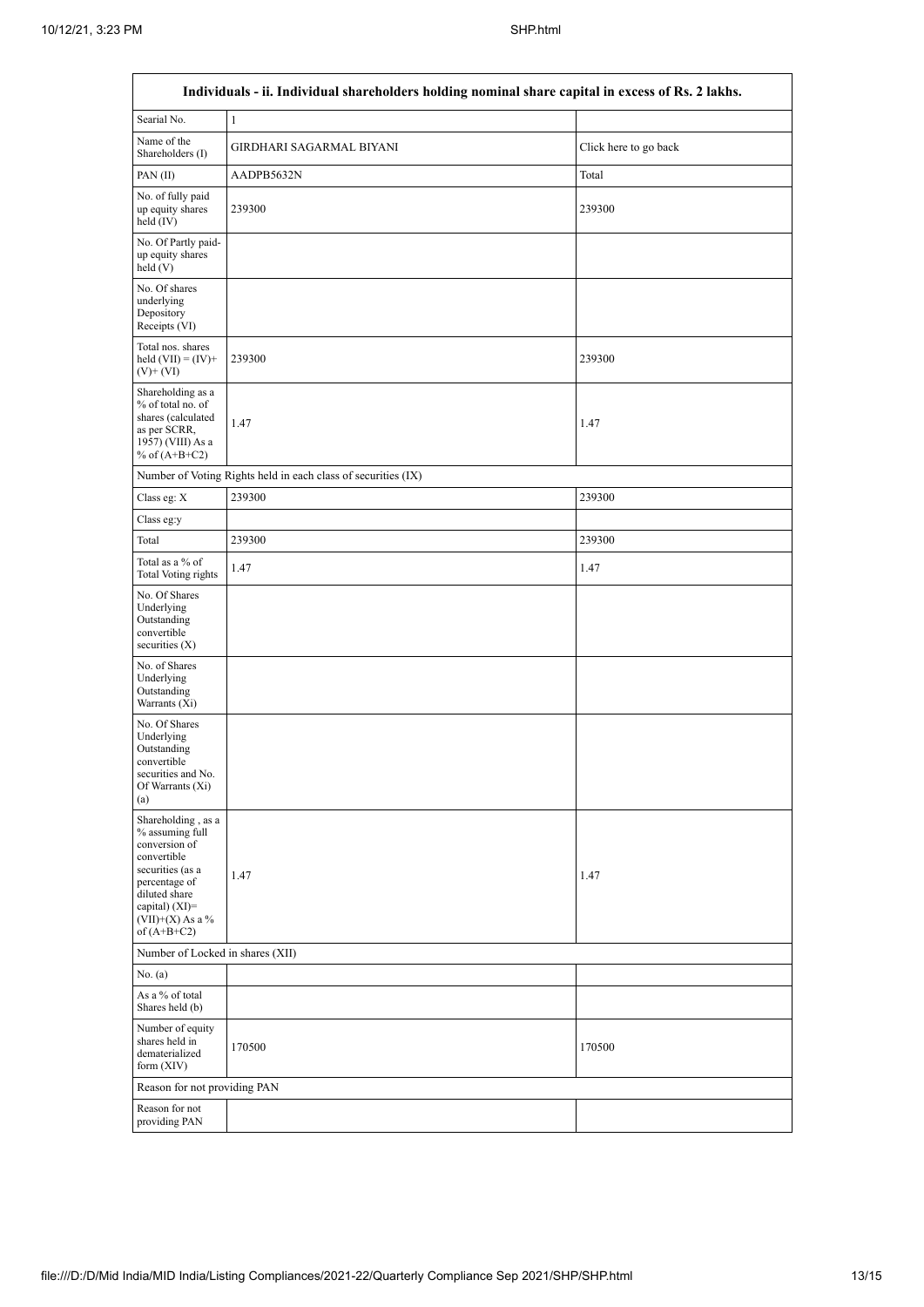| Any Other (specify)                                                                                                                                                                    |                                                               |                            |                              |                                     |                          |  |  |  |  |  |  |
|----------------------------------------------------------------------------------------------------------------------------------------------------------------------------------------|---------------------------------------------------------------|----------------------------|------------------------------|-------------------------------------|--------------------------|--|--|--|--|--|--|
| Searial No.                                                                                                                                                                            | $\mathbf{1}$                                                  | $\overline{c}$             | 3                            | $\overline{4}$                      |                          |  |  |  |  |  |  |
| Category                                                                                                                                                                               | <b>Bodies Corporate</b>                                       | <b>Bodies</b><br>Corporate | Non-Resident Indian<br>(NRI) | Overseas Corporate<br><b>Bodies</b> |                          |  |  |  |  |  |  |
| Category / More<br>than 1 percentage                                                                                                                                                   | More than 1 percentage of<br>shareholding                     | Category                   | Category                     | Category                            |                          |  |  |  |  |  |  |
| Name of the<br>Shareholders (I)                                                                                                                                                        | HIMMAT FINLEASE PRIVATE<br><b>LIMITED</b>                     |                            |                              |                                     | Click here to go<br>back |  |  |  |  |  |  |
| PAN $(II)$                                                                                                                                                                             | AABCH7986E                                                    |                            |                              |                                     | Total                    |  |  |  |  |  |  |
| No. of the<br>Shareholders (I)                                                                                                                                                         | 1                                                             | 80                         | 951                          | $\mathbf{1}$                        | 1032                     |  |  |  |  |  |  |
| No. of fully paid<br>up equity shares<br>held $(IV)$                                                                                                                                   | 167040                                                        | 770070                     | 613489                       | 500                                 | 1384059                  |  |  |  |  |  |  |
| No. Of Partly paid-<br>up equity shares<br>held(V)                                                                                                                                     |                                                               |                            |                              |                                     |                          |  |  |  |  |  |  |
| No. Of shares<br>underlying<br>Depository<br>Receipts (VI)                                                                                                                             |                                                               |                            |                              |                                     |                          |  |  |  |  |  |  |
| Total nos. shares<br>held $(VII) = (IV) +$<br>$(V)$ + $(VI)$                                                                                                                           | 167040                                                        | 770070                     | 613489                       | 500                                 | 1384059                  |  |  |  |  |  |  |
| Shareholding as a<br>% of total no. of<br>shares (calculated<br>as per SCRR,<br>1957) (VIII) As a<br>% of $(A+B+C2)$                                                                   | 1.02                                                          | 4.72                       | 3.76                         | $\boldsymbol{0}$                    | 8.48                     |  |  |  |  |  |  |
|                                                                                                                                                                                        | Number of Voting Rights held in each class of securities (IX) |                            |                              |                                     |                          |  |  |  |  |  |  |
| Class eg: X                                                                                                                                                                            | 167040                                                        | 770070                     | 613489                       | 500                                 | 1384059                  |  |  |  |  |  |  |
| Class eg:y                                                                                                                                                                             |                                                               |                            |                              |                                     |                          |  |  |  |  |  |  |
| Total                                                                                                                                                                                  | 167040                                                        | 770070                     | 613489                       | 500                                 | 1384059                  |  |  |  |  |  |  |
| Total as a % of<br>Total Voting rights                                                                                                                                                 | 1.02                                                          | 4.72                       | 3.76                         | $\boldsymbol{0}$                    | 8.48                     |  |  |  |  |  |  |
| No. Of Shares<br>Underlying<br>Outstanding<br>convertible<br>securities $(X)$                                                                                                          |                                                               |                            |                              |                                     |                          |  |  |  |  |  |  |
| No. of Shares<br>Underlying<br>Outstanding<br>Warrants (Xi)                                                                                                                            |                                                               |                            |                              |                                     |                          |  |  |  |  |  |  |
| No. Of Shares<br>Underlying<br>Outstanding<br>convertible<br>securities and No.<br>Of Warrants (Xi)<br>(a)                                                                             |                                                               |                            |                              |                                     |                          |  |  |  |  |  |  |
| Shareholding, as a<br>% assuming full<br>conversion of<br>convertible<br>securities (as a<br>percentage of<br>diluted share<br>capital) $(XI)=$<br>$(VII)+(X)$ As a %<br>of $(A+B+C2)$ | 1.02                                                          | 4.72                       | 3.76                         | $\boldsymbol{0}$                    | 8.48                     |  |  |  |  |  |  |
| Number of Locked in shares (XII)                                                                                                                                                       |                                                               |                            |                              |                                     |                          |  |  |  |  |  |  |
| No. $(a)$                                                                                                                                                                              |                                                               |                            |                              |                                     |                          |  |  |  |  |  |  |
| As a % of total<br>Shares held (b)                                                                                                                                                     |                                                               |                            |                              |                                     |                          |  |  |  |  |  |  |
| Number of equity<br>shares held in<br>dematerialized<br>form (XIV)                                                                                                                     | 167040                                                        | 341470                     | 31689                        | $\mathbf{0}$                        | 373159                   |  |  |  |  |  |  |
| Reason for not providing PAN                                                                                                                                                           |                                                               |                            |                              |                                     |                          |  |  |  |  |  |  |
| Reason for not<br>providing PAN                                                                                                                                                        |                                                               |                            |                              |                                     |                          |  |  |  |  |  |  |